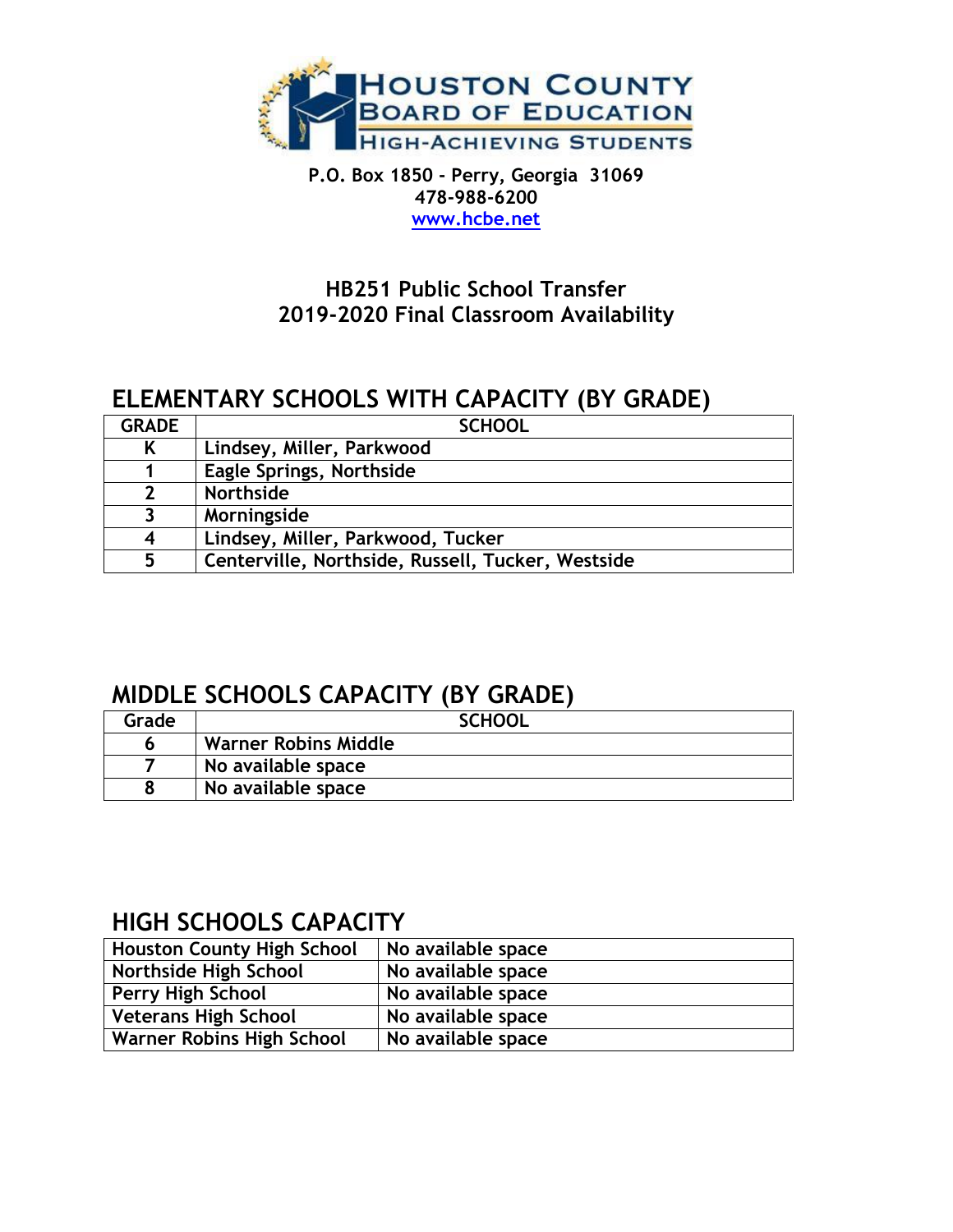

Superintendent of Schools

DR. MARK SCOTT

HELEN HUGHES, VICE CHAIRMAN MR. FRED WILSON, CHAIRMAN DAVE CROCKETT Lori Johnson Hoke Morrow Dr. Rick Unruh Dr. Rick Unruh Bryan Upshaw

Board Members

## **PUBLIC SERVICE ANNOUNCEMENT**

#### **FOR IMMEDIATE RELEASE: JUNE 28, 2019** (Release #2018/19 – 285)

*Contact: Beth McLaughlin, Director of Community & School Affairs, 478-988-6390, ext. 0[, Beth.McLaughlin@hcbe.net](mailto:Beth.McLaughlin@hcbe.net)* ★[Facebook](http://www.facebook.com/HoustonCountySS) ★[Twitter](http://www.twitter.com/HoustonCountySS) ★[YouTube](http://www.youtube.com/playlist?list=PL6lPoWo6vdnm1fJX41WxTVWbp1uHUxP1a) ★[Pinterest](https://www.pinterest.com/houstoncountyss/) ★[LinkedIn](https://www.linkedin.com/company/houston-county-board-of-education) ★[Instagram](http://www.instagram.com/HoustonCountySS)

# **HB251 School Transfer Option Based on Space Availability**

HOUSTON COUNTY, GA – The 2009 Georgia General Assembly approved House Bill 251 (HB251), giving parents/guardians the option to request that their children attend any school within the school system *based on space availability*. School districts determine available classroom space after all assigned students have been enrolled.

In accordance with the law, the Houston County School System created a process for parents to exercise this school transfer option and a process to determine space availability. Openings are grade specific.

Currently there are openings at nine elementary schools: Centerville, Kings Chapel, Langston Road, Lindsey, Miller, Morningside, Northside, Russell and Shirley Hills. At this time, middle schools and high schools are at capacity.

Parents who desire to request a school transfer may print a "2019-2020 Application to Request HB251 Public School Transfer" from the website or pick up a form from any school. Applications will be accepted July 1, 2019, through August 20, 2019. **Applications must be postmarked by** August 20, 2019.

Applications will be approved based on the order in which they are received. Families that request a transfer will be notified of approval or denial by August 27, 2019.

The list of schools with classroom space availability will be finalized based on enrollment on the tenth day of school, August 14, 2019. This allows time for a more accurate enrollment number at each school based on new students and school withdrawals.

All students will begin the school year at their zoned school. Approved transfers will be effective by September 3, 2019, following notification. Parents who transfer their children under HB251 are required by law to assume all costs and responsibilities related to the transportation of the student to and from school as long as the child remains at that school.

MORE

**P.O. Box 1850 • Perry, Georgia 31069 (478) 988-6200 • Fax (478) 988-6259 www.hcbe.net**